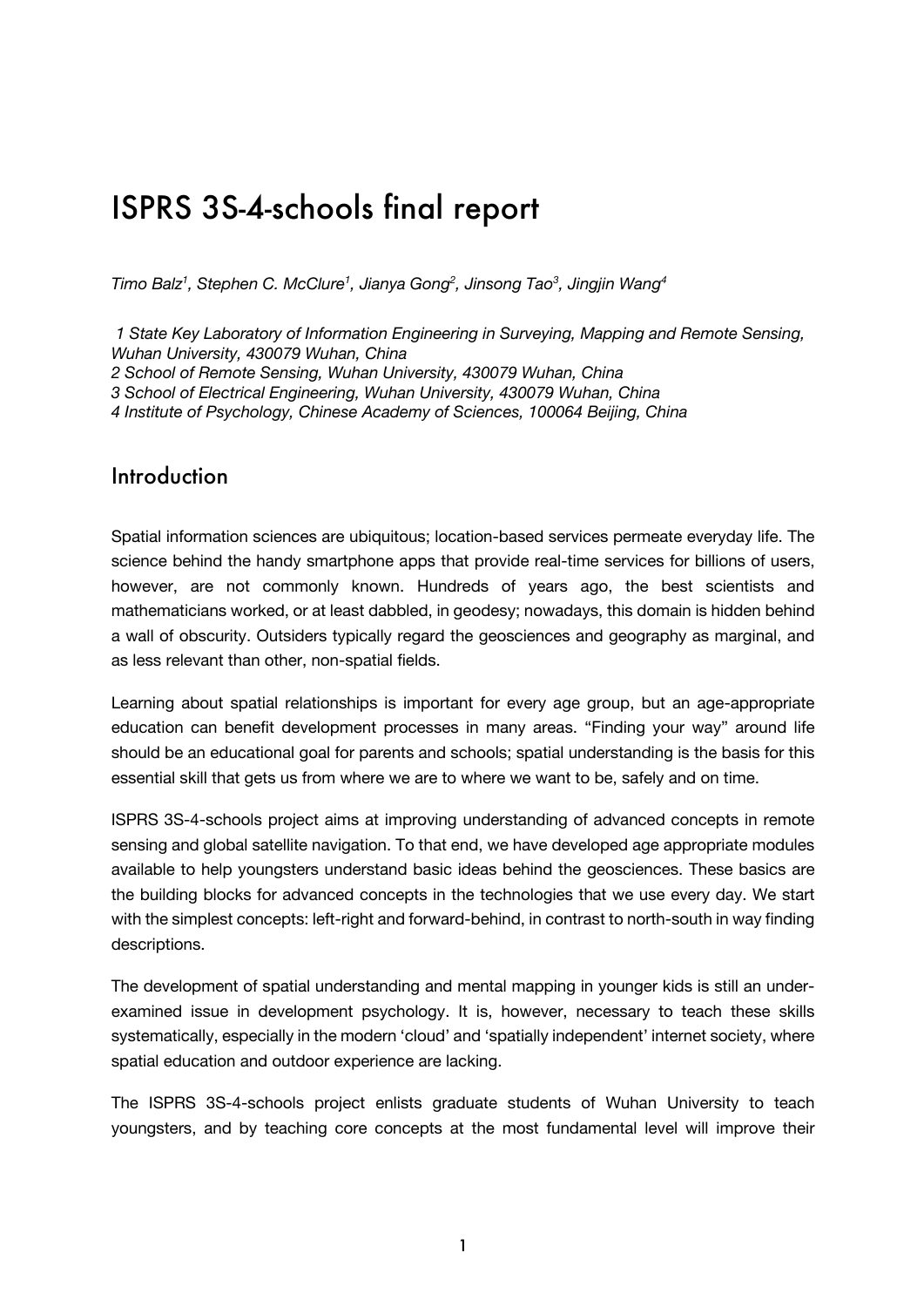understanding of the discipline; thereby gaining valuable experience in teaching and project management.

### Progress Report

Instead of a final report, we are going to give a progress report, as the project is not finished, yet. We experienced a couple of unexpected problems in the implementation of the project. However, in the course of overcoming these obstacles, we believe that we improved the project and the teaching content and taking it a step further.

### *Gatekeepers*

The main problem that we faced was, partly due to our naivety, the underestimation of the role of gatekeepers. In presenting our ideas to teachers, we typically got good feedback and invitations to conduct our research and work on the project. However, administrative and head teachers often function as gatekeepers and are much more difficult to convince.

In the beginning, we were frustrated. It took us time to understand the viewpoint of gatekeepers and learn to speak their language using the right terminology to express our ideas. However, in hindsight we found that the concerns were well founded and that through the discussions we finally improved our approach.

### *Major Problems*

First, we wanted to have a flexible approach and discuss the contents of our program with the teachers to fit well into the current teaching plan. This approach, however, did not work at all. Teachers and headmasters preferred or demanded a clear content and a finished teaching plan before even discussing collaborations. This forced us to develop teaching plans first, which massively delayed our project.

Second, in the beginning we aimed mainly at older high school students. However, at least in China, for this age group it is very difficult for outsiders to access. Teachers and headmasters are focused on scores and exams at this time, while more time for experimental teaching and additional content is available for pupils at a younger age. We therefore decided to focus on younger students first, to develop a portfolio of teaching modules that will then help us in convincing the gatekeepers, like headmasters, for teaching older students.

Third, due to the delay in the beginning, our project suffered from loss of motivation of our supporting student team. The participation shrunk down to a core team of just a handful of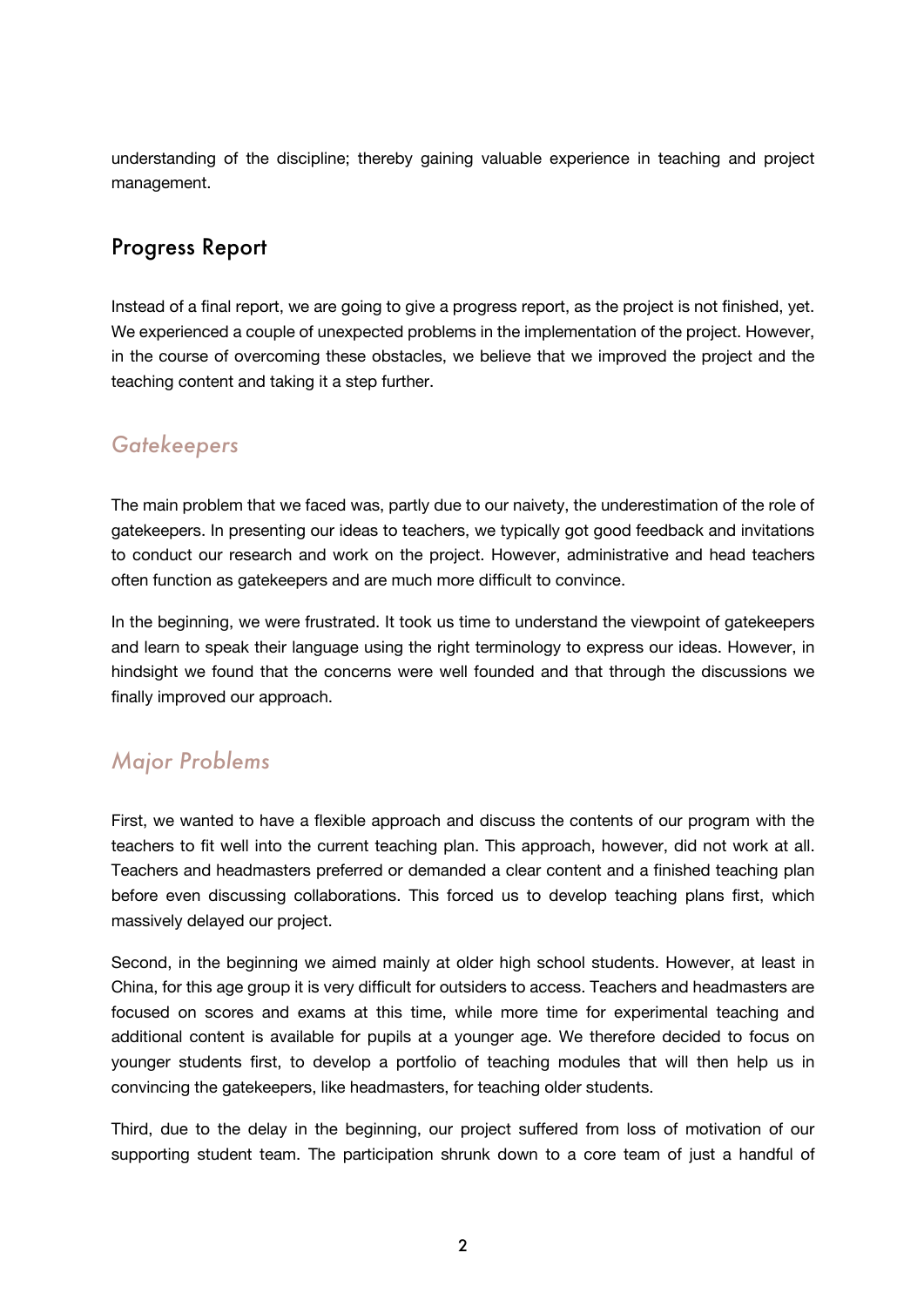members. Although this is not ideal, with a smaller team is now easier to develop teaching plans and modules that are more coherent and integrated together as a program.

### *Adjustments and first experiences*

In the beginning, we started by talking with teachers and administrators about the project, to find supporters. That worked well, but at the same time, these gate keepers did not provide us with the results we were expecting. Administrators especially were hesitant and wanted to see a finished teaching concept, while our idea was to develop such concept in cooperation with the school according to their needs and suggestions. We discussed, but it sometimes seemed as if we were talking different languages. It took us a while to understand the needs of the schools.

So, it became clear, that we had to develop a framework and a teaching plan and offer a complete package, before we even can start discussing this project with gate keepers. It also became apparent, that we need to include validation concepts, and research on the spatial concepts of kids of different ages and their understanding of abstract symbols.



*Figure 1. Teaching at Beijing RiTan Elementary School on November 12, 2018*

In a first teaching example in Beijing at the Beijing RiTan Elementary school, we also got a bit more critical in our self-evaluation. Although the kids liked it, the feeling of not teaching them spatial concepts nagged us and we did overthrow our previous concepts and therefore our project proposal. Instead, we developed a new teaching plan altogether.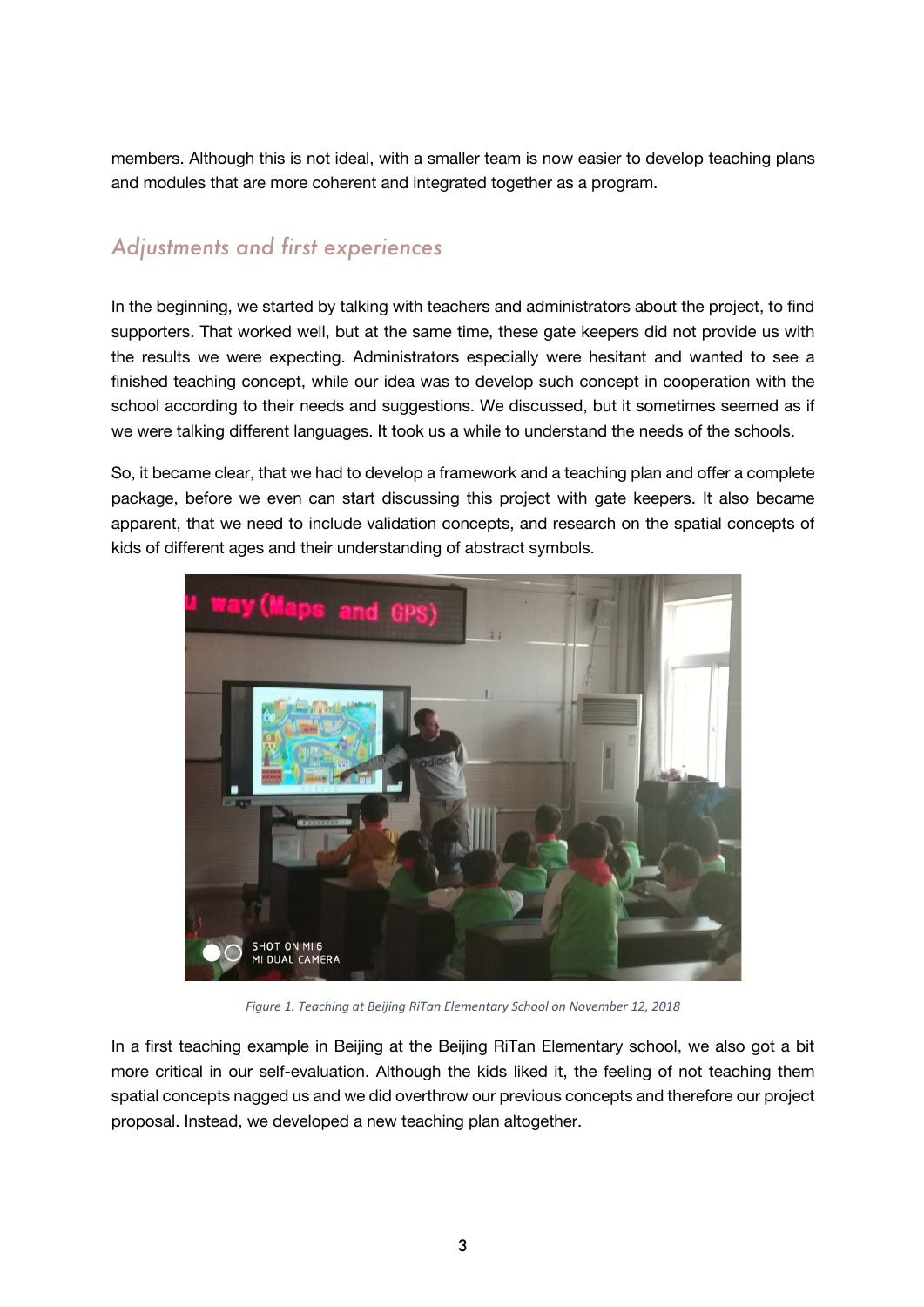In doing so, the previous reservations from administrators and teachers did make sense. It is actually hard to define age-appropriate teaching goals; we were forced to strip down to the real basics of spatial thinking. In retrospective, this was very rewarding work and we are happy with what our students in the ISPRS-3S-4 schools team designed.



*Figure 2. Teaching test for the new concept on January 24,2019*

However, this process took a long time and is on-going, so that we are far exceeding our previously estimated time frame. We believe that this delay is justified, especially in light of what we achieved and the changes the proposed project underwent. Our first test of the new concept in January 24, 2019, proved to be successful, but is still not ready without further refinement of the material and the teaching approach.

In the following section, we show the teaching modules that have been developed until now and that are becoming ready.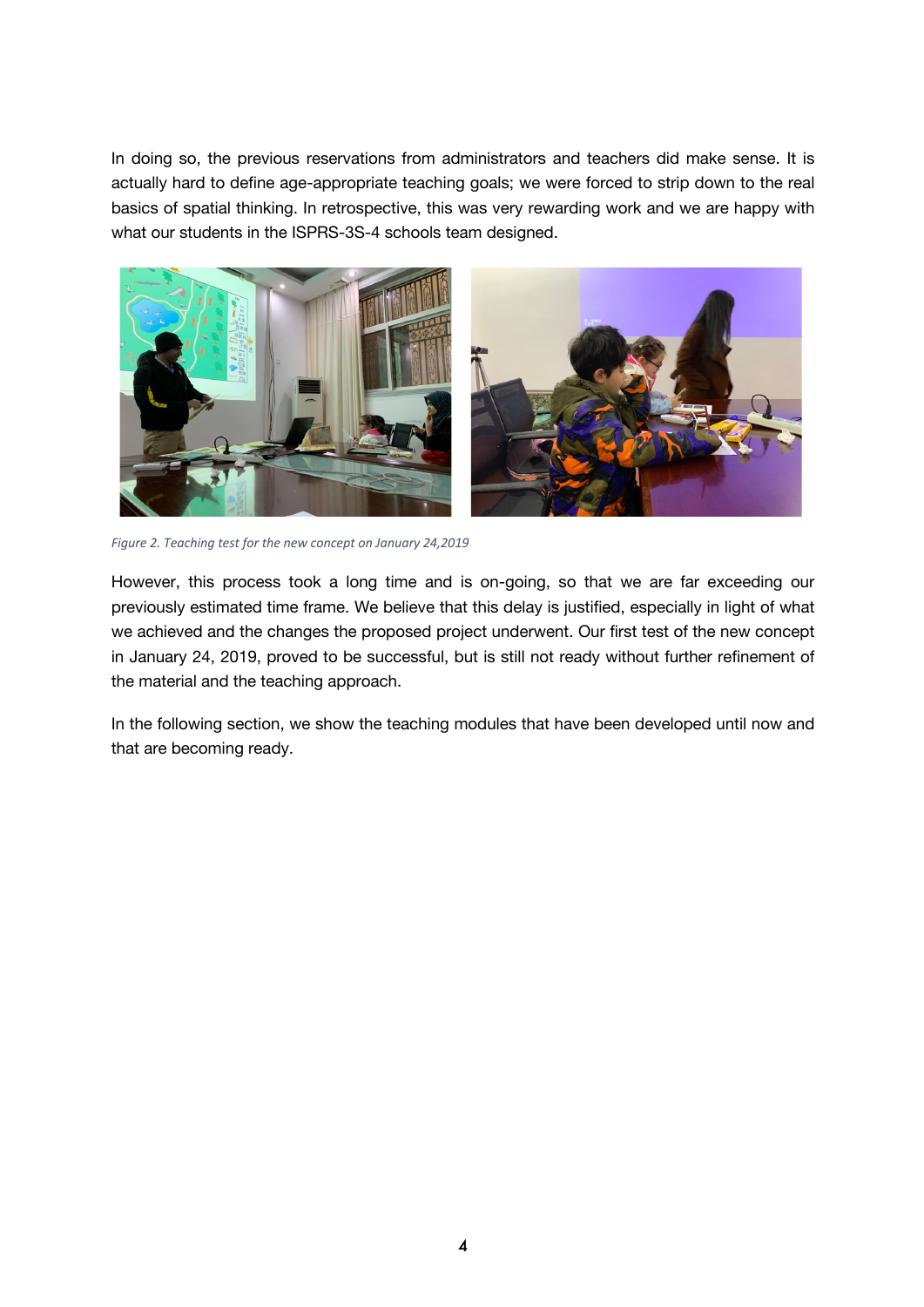## Teaching modules

## **Concepts**

The program is divided into several teaching modules. In theory, each module stands on its own, although they build on each other. The modules are normally 20 minutes long and can be combined, depending on the needs of the teachers and the school.

Additionally, there are creativity and experimental modules. These serve as basis for on-going research and testing to assess progress in spatial understanding, and to evaluate the pedagogy.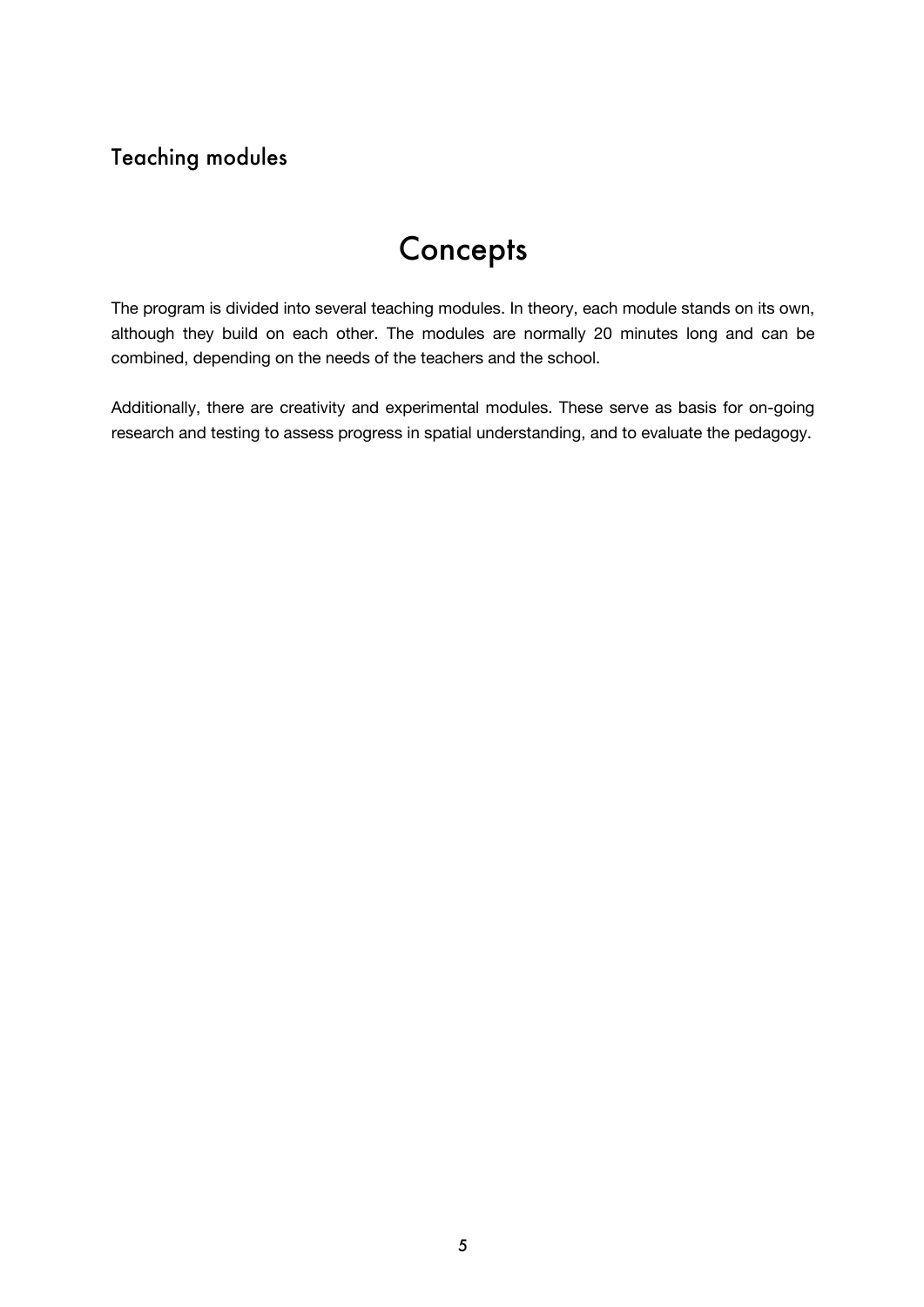## Class/Age: 0-3rd grade Topic: Spatial Thinking and Directions

#### Teaching Goals:

Differences in spatial concepts of personal directions (left/right) against cardinal directions (North-South-East-West), introducing the concept of direction using the sun and compass. Explaining the use of special words for directions and learning the meaning of these words.

#### Teaching Methods:

Students moving according to the teacher's instructions forward, to the left, right, etc. Learning from the resulting chaos that left & right are not always suitable descriptions Discussion on sun ascending and descending directions Hands-on experience with a compass

| Time                                | Goal                                | Content                                                                                                                                                                                     |  |
|-------------------------------------|-------------------------------------|---------------------------------------------------------------------------------------------------------------------------------------------------------------------------------------------|--|
| $0:00 - 0:10$<br>$(10 \text{ min})$ | Directions with<br>left/right       | Game / standing up<br>$\bullet$<br>Follow instructions left/right<br>Facing different directions<br>Chaos ;)<br>$\bullet$<br>Explain students why we use special words to<br>tell direction |  |
| $0:10 - 0:15$                       | Sun ascending<br>direction for East | Discuss with students where the sun goes up<br>$\bullet$<br>and goes down                                                                                                                   |  |
| $(5 \text{ min})$                   | and West                            | Mark these locations in the classroom with<br>huge East and West stickers<br><b>Identify North and South accordingly</b><br>$\bullet$                                                       |  |
| $0:15-0:20$                         | Compass<br>introduction             | Introduce compass<br>$\bullet$<br>Explain compass                                                                                                                                           |  |
| $(5 \text{ min})$                   |                                     |                                                                                                                                                                                             |  |
| $0:20-0:25$                         | Compass Hands-<br>on                | Students find directions with a compass<br>$\bullet$<br>Students control If the markings in the class-<br>$\bullet$                                                                         |  |
| (5 min)                             |                                     | room are correct                                                                                                                                                                            |  |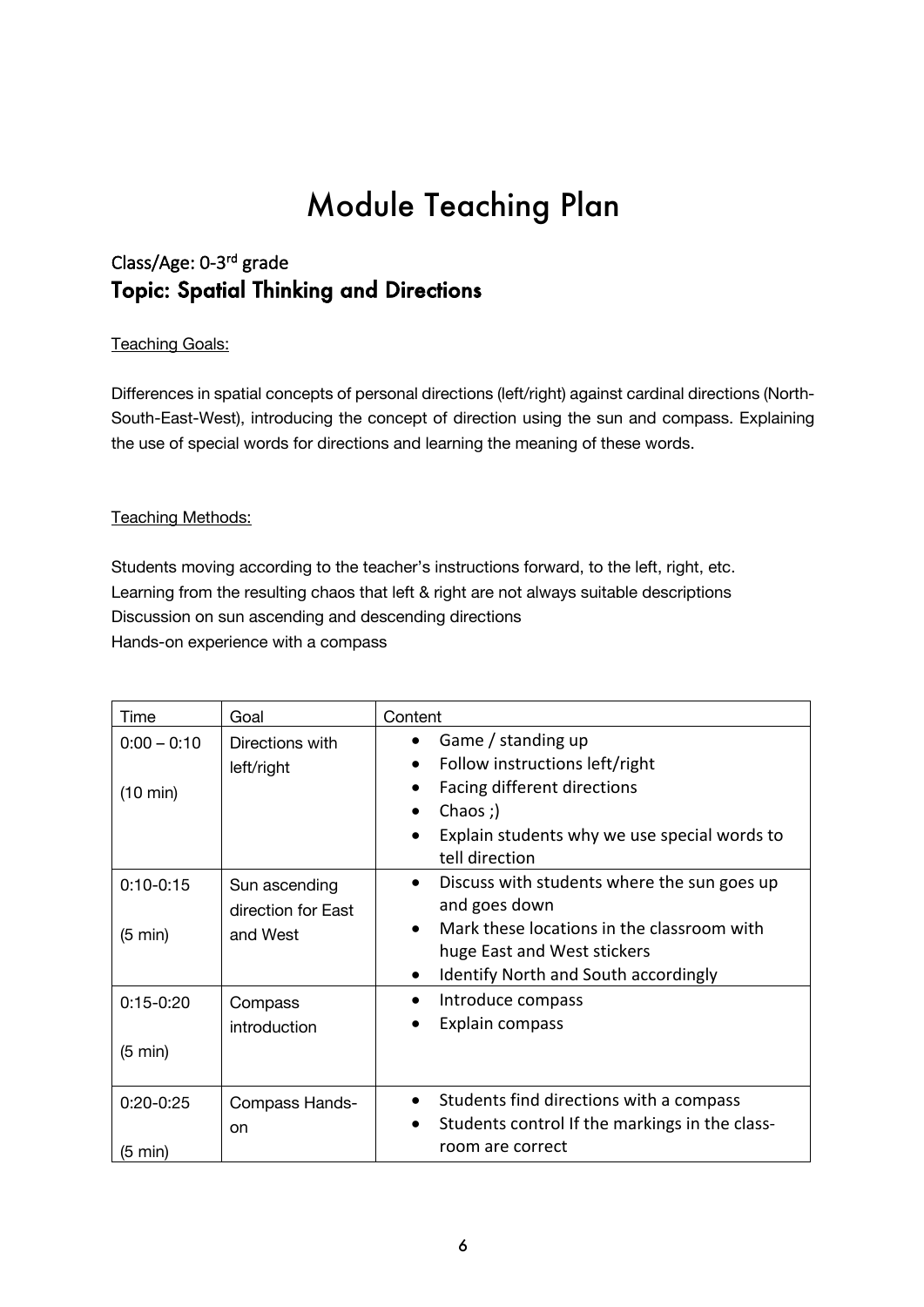### Class/Age: 0-3rd grade Topic: Basic Symbols

#### **Teaching Goals:**

Maps represent objects in abstract symbols. Such abstract symbolism can be challenging in map understanding, especially for younger kids, the concept of abstract symbols as well as some typical map symbols are explained.

Additional activities in group work and on problem-solving skills.

#### **Teaching Methods:**

Presentation and handouts illustrating different symbols and applications Group game with symbols Individual work / painting

| Time               | Goal                 | Content                                                    |
|--------------------|----------------------|------------------------------------------------------------|
| $0:00 - 0:10$      | <b>Basic Symbols</b> | Introduction into symbols<br>$\bullet$                     |
|                    |                      | Presentation of everyday symbols<br>$\bullet$              |
| $(10 \text{ min})$ |                      |                                                            |
| $0:10-0:15$        | Map Symbols          | Showing map symbols                                        |
|                    |                      | Explaining symbols and their relation to real<br>$\bullet$ |
| $(5 \text{ min})$  |                      | world objects                                              |
|                    |                      | Give various examples<br>$\bullet$                         |
| $0:15 - 0:20$      | Group Game           | We play a game in guessing the meaning of<br>$\bullet$     |
|                    |                      | symbols                                                    |
| (5 min)            |                      |                                                            |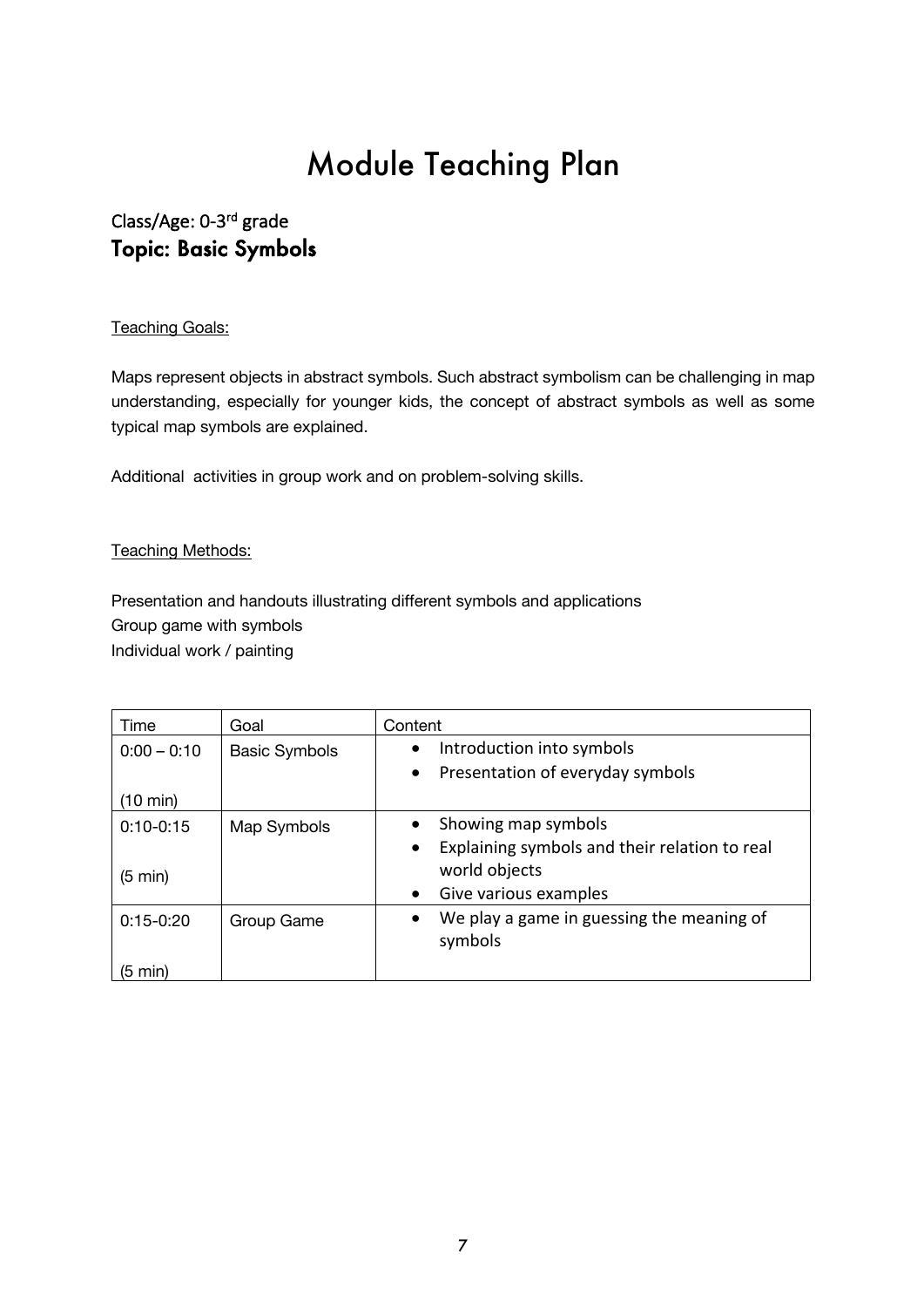### Class/Age: 3rd-4th grade Topic: Working with Maps

#### **Teaching Goals:**

To work with maps, we show the difference between photos and maps. Maps and their orientation with the help of a compass are shown.

Distances and their representation in a map are shown. The principle of a circle as a function of identical distance is demonstrated and experienced. Finally, students are about to draw maps or spatial representations by themselves.

Additional activities in group work and on problem-solving skills.

#### Teaching Methods:

Presentation and handouts. Hands-on experience with maps and orientation of maps Group work for determining distances in maps

| Time               | Goal              | Content                                             |  |
|--------------------|-------------------|-----------------------------------------------------|--|
| $0:00 - 0:05$      | Difference photos | Aerial images<br>$\bullet$                          |  |
|                    | and maps          | Orthophotos<br>$\bullet$                            |  |
| $(5 \text{ min})$  |                   | Maps<br>$\bullet$                                   |  |
| $0:05 - 0:15$      | Map orientation   | Hand-out maps<br>$\bullet$                          |  |
|                    |                   | Orientation of maps with a compass<br>$\bullet$     |  |
| $(10 \text{ min})$ |                   | Determining the own location<br>$\bullet$           |  |
| $0:15 - 0:25$      | Group work        | Determining distances in a map<br>$\bullet$         |  |
|                    |                   | Cutting scale from paper<br>$\bullet$               |  |
| $(10 \text{ min})$ |                   | Using scale as ruler<br>$\bullet$                   |  |
|                    |                   | Introduction circles for same distance<br>$\bullet$ |  |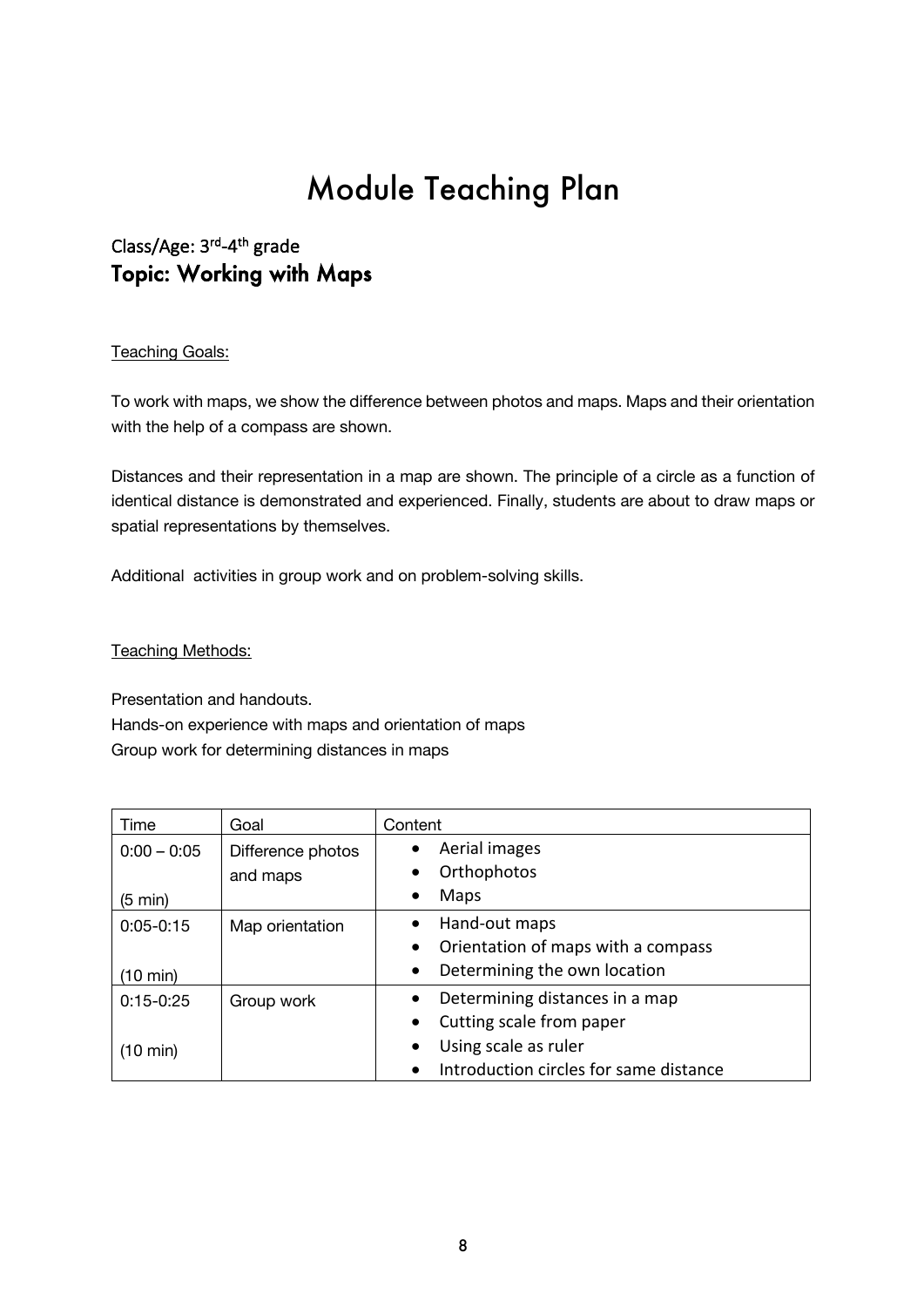### Class/Age: 4<sup>th</sup>-5<sup>th</sup> grade Topic: Principles of Geometry for understanding GPS

#### **Teaching Goals:**

Introduction of the basic geometric elements—points, lines, and shapes. Teaching geometry with intersecting circles; basic elements of GPS, spatial sciences, and geometry.

Additional activities in group work and on problem-solving skills.

#### Teaching Methods:

Getting students interested in the topic via the GPS application. Coming from space-science down to basic elements but keeping students interested Active participation and learning from doing / grasping

| Time               | Goal              | Content                                                      |  |
|--------------------|-------------------|--------------------------------------------------------------|--|
| $0:00 - 0:10$      | Introduction and  | Introduction into GPS / smartphone<br>$\bullet$              |  |
|                    | <b>GPS</b> basics | Demonstration of satellites and launches                     |  |
| $(10 \text{ min})$ |                   | Explain satellite positioning and introduce the<br>$\bullet$ |  |
|                    |                   | concepts                                                     |  |
| $0:10 - 0:15$      | Group work        | Separate the class in groups                                 |  |
|                    | preparation       | Assign each group a "satellite position" a point             |  |
| $(5 \text{ min})$  |                   | Assign each group a distance                                 |  |
|                    |                   | Let the group cut the rope of a certain distance             |  |
| $0:15 - 0:25$      | Group work        | Satellites draw circles                                      |  |
|                    |                   | Student on chair holding rope, students on the<br>$\bullet$  |  |
| $(10 \text{ min})$ |                   | floor form the 'human circles' by walking                    |  |
|                    |                   | Where students from groups meet – positions /<br>$\bullet$   |  |
|                    |                   | circle intersections                                         |  |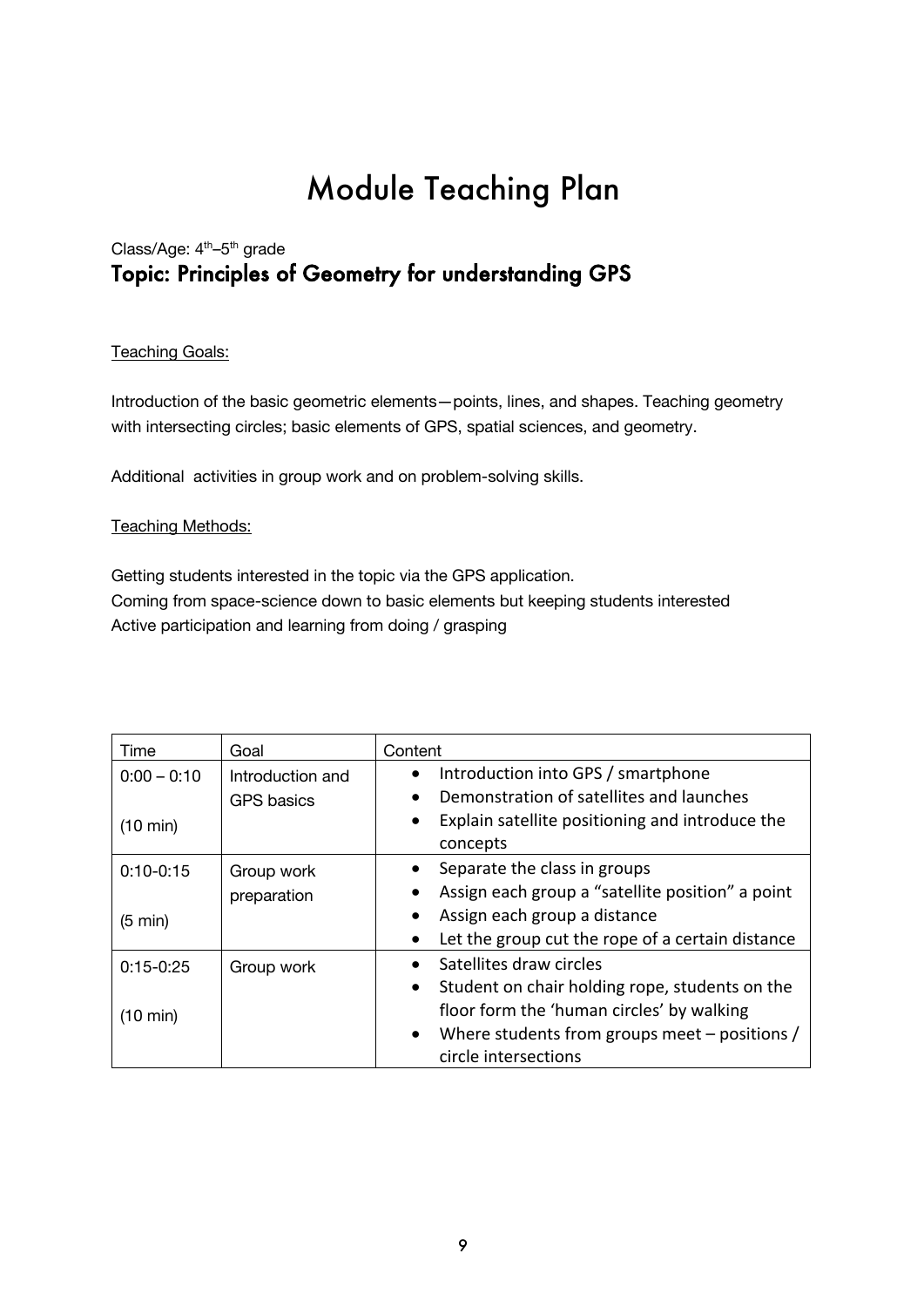Class/Age: Highschool Topic: Finding your dream

#### **Teaching Goals:**

Presenting the students with applications of the content taught in school linked to ideas about future study / career choices within the spatial information sciences. As an interdisciplinary topic, the spatial information sciences touch upon a wide field of school subjects with a range of applications, many of them are hidden in everyday interactions with today's smart phones or the spatial science infrastructures forming the backbone of our future; for example, self-driving cars.

#### Teaching Methods:

Showing everyday applications of Math, Physics, Geo-Sciences, etc. hidden in our modern life behind smart phones.

Demonstrate the importance of English language and cultural education for university education

| Time                                | Goal                                       | Content                                                                                                                                                                                                                   |
|-------------------------------------|--------------------------------------------|---------------------------------------------------------------------------------------------------------------------------------------------------------------------------------------------------------------------------|
| $0:00 - 0:15$<br>(15 min)           | Introduction into<br>GPS and mapping       | Introduction into GPS - demonstrating the use<br>$\bullet$<br>of triangulation, geometry, and physics to find<br>positions<br>Mapping and visualization $-$ based on Math and<br>$\bullet$<br>also used in computer games |
| $0:15 - 0:25$<br>$(10 \text{ min})$ | <b>Remote Sensing</b><br>of climate change | Introducing Remote Sensing and the underlying<br>$\bullet$<br>methods of Math and Physics<br>Showing applications for climate change within<br>$\bullet$<br>the context of Geography and Biology                          |
| $0:25-0:35$<br>$(10 \text{ min})$   | English for<br>research                    | Demonstrate the importance of English for uni-<br>$\bullet$<br>versity education<br>Discuss the importance of a well-rounded edu-<br>$\bullet$<br>cation also for STEM research                                           |
| $0:35-0:45$<br>(10 min)             | <b>Discussion</b>                          | Open Discussion with questions                                                                                                                                                                                            |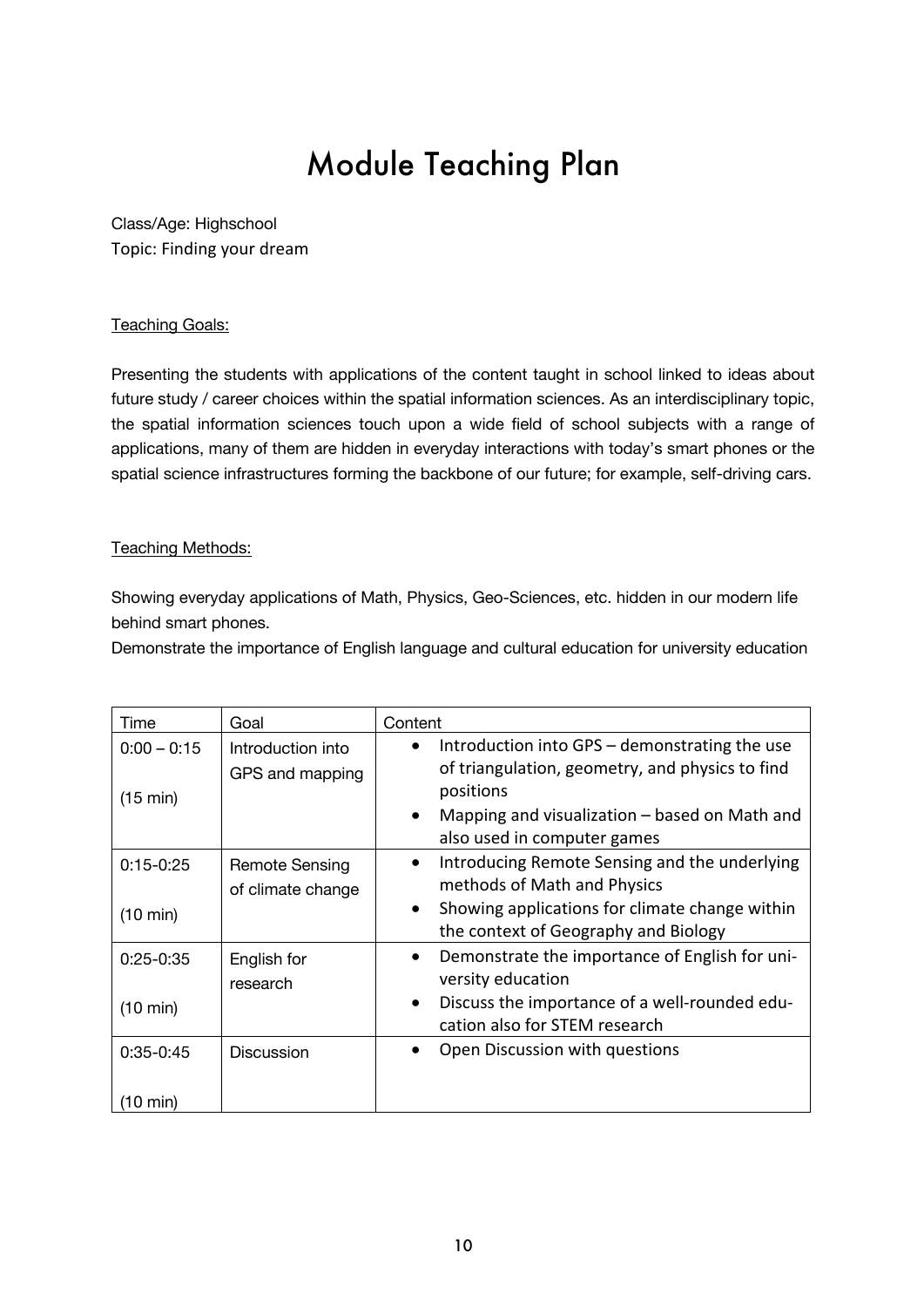## Class/Age: all grades Topic: Going to School – An intercultural discussion on schools in their environment

#### **Teaching Goals:**

Intercultural understanding and learning about the schools and environments in under countries based on first-hand experience from the teachers (PhD students).

#### **Teaching Methods:**

Interactive presentations

| Time              | Goal         | Content                                        |  |
|-------------------|--------------|------------------------------------------------|--|
| $0:00 - 0:05$     | Introduction | Introduction into the content<br>$\bullet$     |  |
|                   |              | Presentation of the teachers<br>$\bullet$      |  |
| $(5 \text{ min})$ |              |                                                |  |
| $0:05 - 0:15$     | Country 1    | The country is presented<br>$\bullet$          |  |
|                   |              | Schools are shown<br>$\bullet$                 |  |
| (10 min)          |              | Problems of schools are described<br>$\bullet$ |  |
| $0:15-0:25$       | Country 2    | The country is presented<br>$\bullet$          |  |
|                   |              | Schools are shown<br>$\bullet$                 |  |
| min)              |              | Problems of schools are described<br>$\bullet$ |  |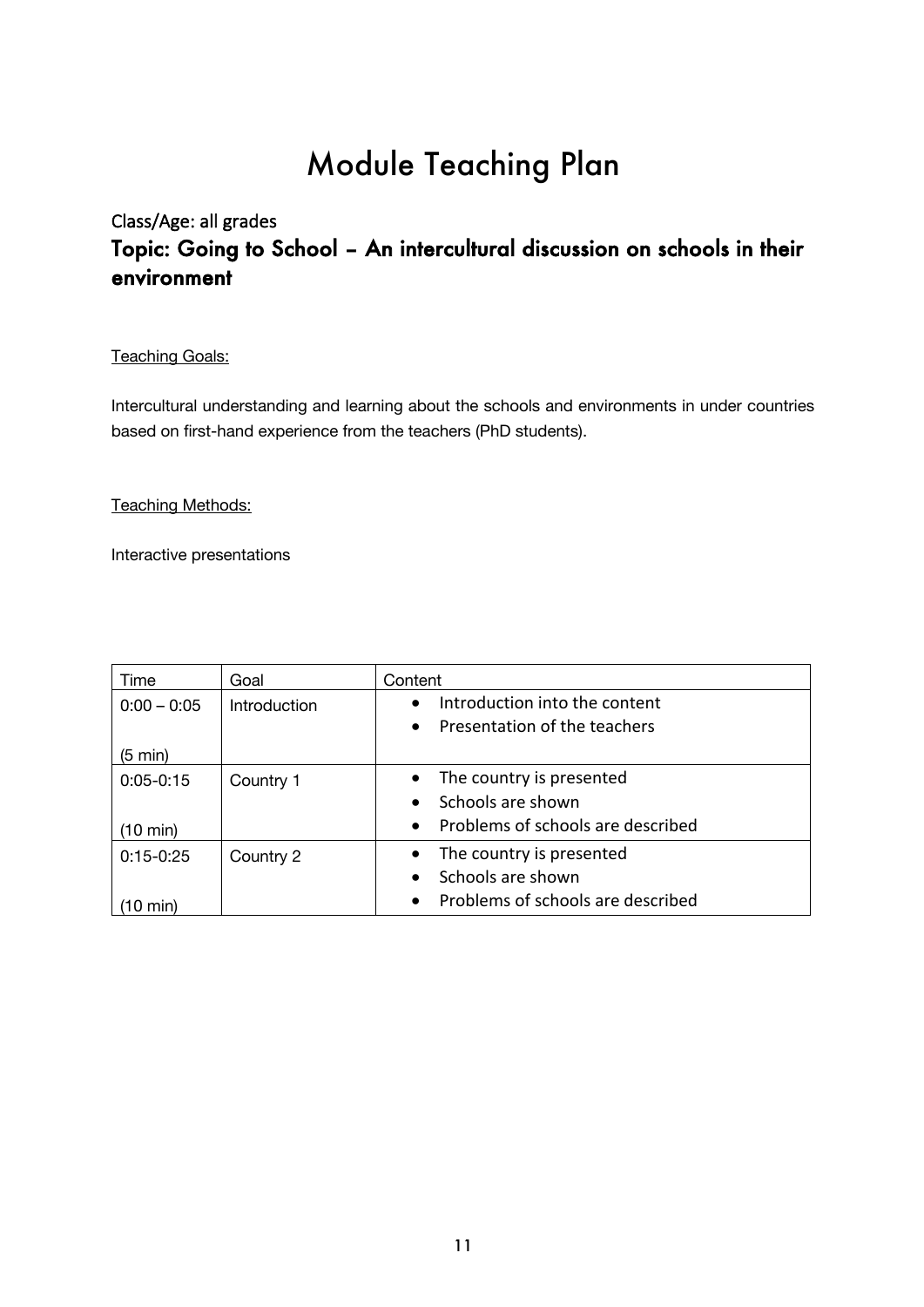# Creativity Module Plan

## Topic: Basic Mapping

#### Teaching Goals:

Students use the previously learned content to design their own maps. By establishing limits through map design requirements and the freedom of creating their own map, a creative process is enforced.

#### **Teaching Methods:**

Students work independently. Creativity is promoted by giving youngsters the freedom to draw within the constraints of a map.

| Time               | Goal         | Content                                                     |
|--------------------|--------------|-------------------------------------------------------------|
| $0:00 - 0:05$      | Introduction | Introduction into the work<br>$\bullet$                     |
|                    |              | Handing out of the paper<br>$\bullet$                       |
| $(5 \text{ min})$  |              |                                                             |
| $0:05 - 0:20$      | Student work | After discussing maps and their function, stu-<br>$\bullet$ |
|                    |              | dents are about to draw two maps: A map of                  |
| $(15 \text{ min})$ |              | the classroom (can currently see) and a                     |
|                    |              | map/representation of their way from home to                |
|                    |              | school (mental map)                                         |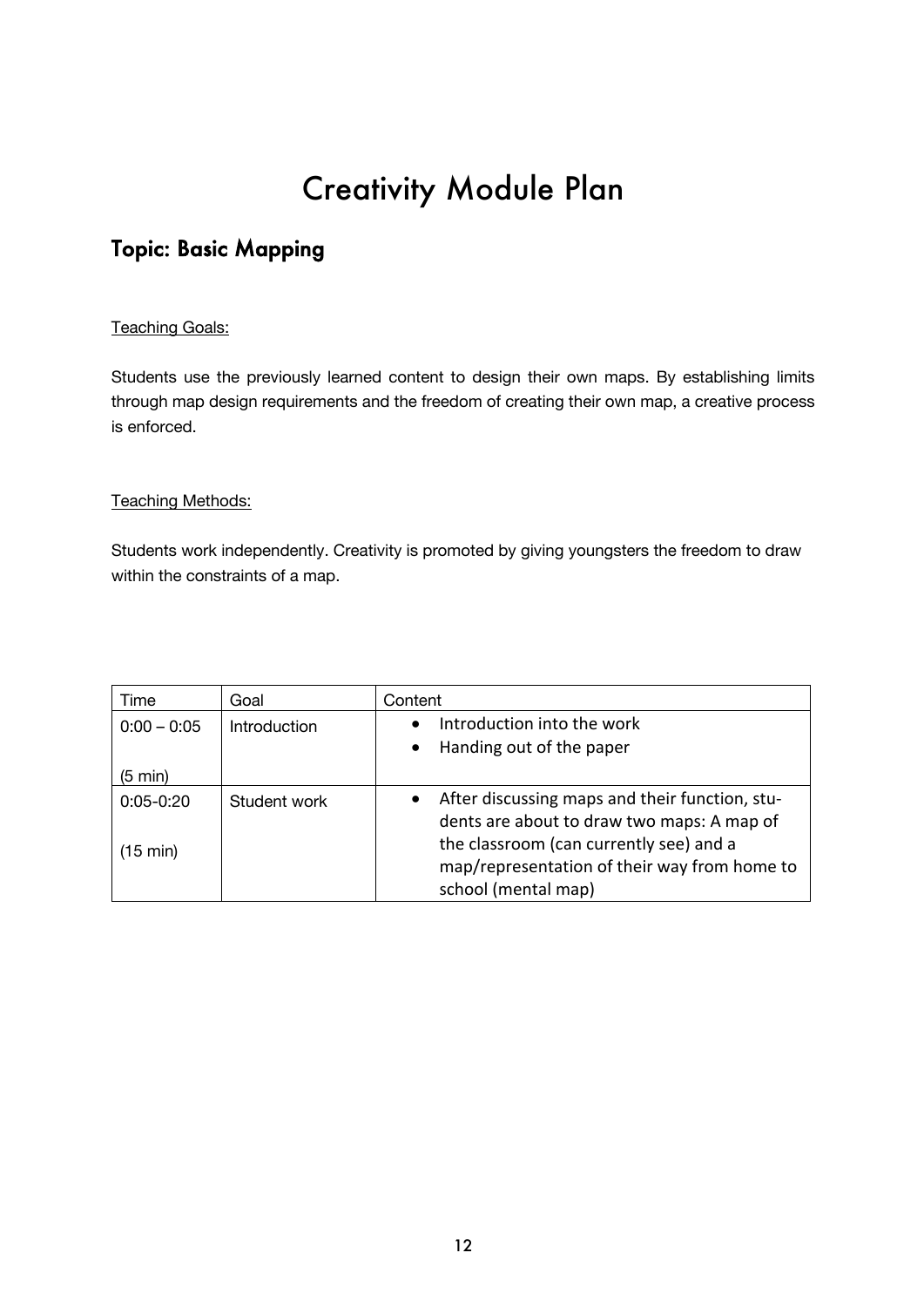# Creativity Module Plan

## Topic: Abstract Symbols

#### **Teaching Goals:**

Students use the previously learned content to design their own map symbols. By establishing limits through map design requirements and the freedom of creating their own map, a creative process is enforced. This module encourages abstract thinking.

#### Teaching Methods:

Students work independently. Creativity is promoted by giving students the freedom to draw within the design constraints of a map.

| Time                                | Goal         | Content                                                                                                                                                                                                                                           |
|-------------------------------------|--------------|---------------------------------------------------------------------------------------------------------------------------------------------------------------------------------------------------------------------------------------------------|
| $0:00 - 0:05$                       | Introduction | Introduction into the work                                                                                                                                                                                                                        |
|                                     |              | Handing out of the paper<br>$\bullet$                                                                                                                                                                                                             |
| $(5 \text{ min})$                   |              |                                                                                                                                                                                                                                                   |
| $0:05 - 0:20$<br>$(15 \text{ min})$ | Student work | After discussing map symbols and their func-<br>tion, students are about to draw their own map<br>symbols. Some symbols are mandatory, e.g. a<br>symbol for a school, while we let students also<br>design symbols for things that should be on a |
|                                     |              | map                                                                                                                                                                                                                                               |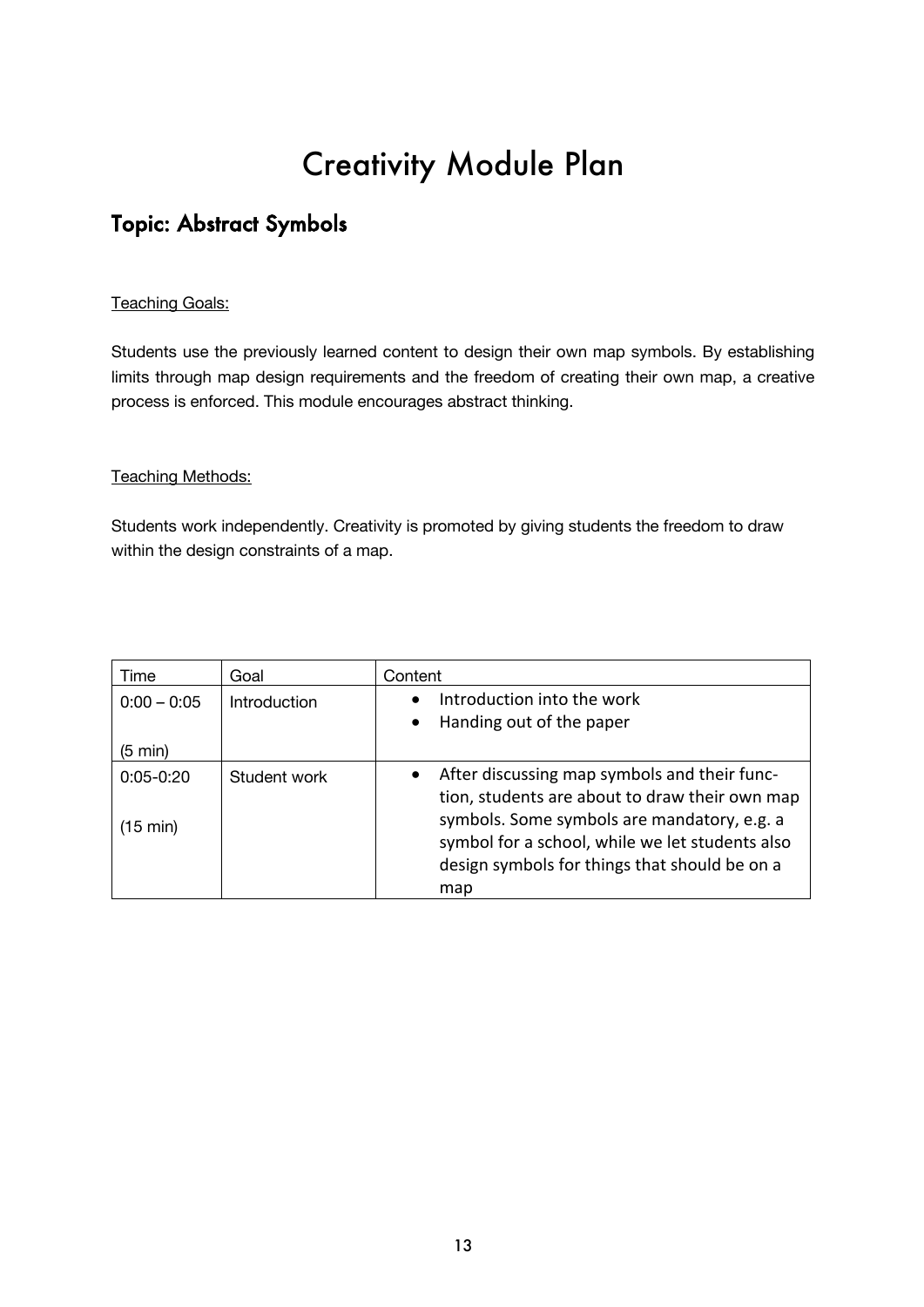# Outdoor Module Teaching Plan

## Topic: Finding your way

#### **Teaching Goals:**

Use the learned map basics in the real environment. Students learn by working in groups and orient themselves in an outdoor environment with minimal influence from teachers / parents.

#### Teaching Methods:

Project based group work

| Time                | Goal                | Content                                                                                                                                                 |
|---------------------|---------------------|---------------------------------------------------------------------------------------------------------------------------------------------------------|
| $0:00 - 0:10$       | <b>Introduction</b> | Describe the task / game (geo-caching / treas-<br>$\bullet$<br>ure hunt)                                                                                |
| (10 min)            |                     | Separate in groups<br>$\bullet$                                                                                                                         |
| $0:10-0:20$         | Preparation         | Prepare materials<br>$\bullet$                                                                                                                          |
|                     |                     | Hand-out description<br>$\bullet$                                                                                                                       |
| (10 min)            |                     | Get ready<br>$\bullet$                                                                                                                                  |
| $0:20-0:??$<br>(tbď | Treasure Hunt       | Students go out in groups to find the treasures<br>$\bullet$<br>marked on map. The groups find the same<br>treasures, but in a different / random order |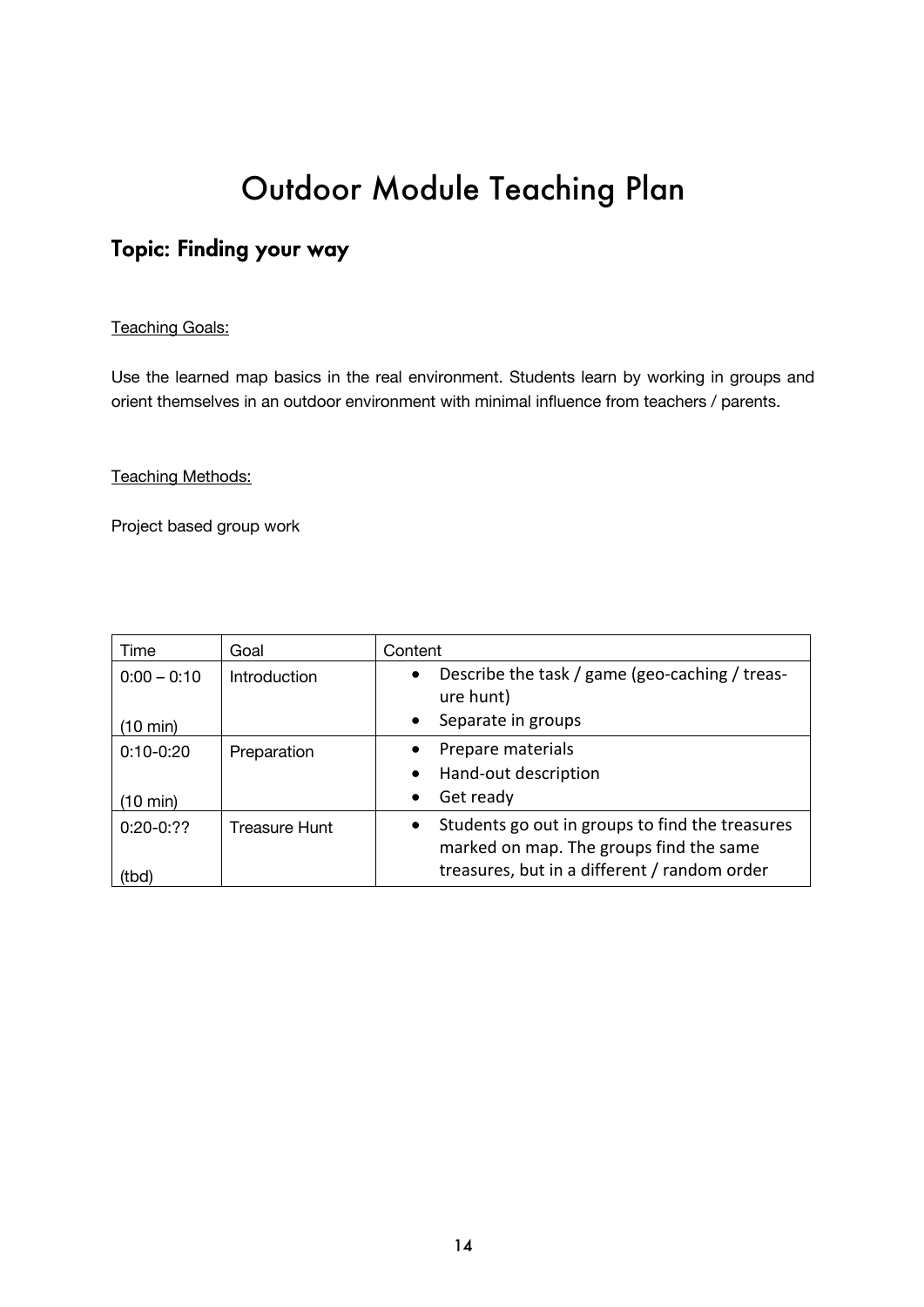### Research plan

To validate our results and to work on a better understanding of the spatial mental mapping of kids in different age groups, we work on different research ideas. Our research is hereby focusing on the development of spatial understanding as well as the understanding of abstract symbolism in young ages. These are important to improve the age appropriate teaching plans to fit into the development stage. Teaching spatial concepts need to work with the spatial understanding; maps are, on the other hand, incomprehensible without a concept of abstract symbolism.

The on-going research is working on these two points. After the courses, kids get to develop and paint their own symbols or paint a mental map about their way to school, depending on the age group. This work is to a) validate basic teaching success and b) to analyze the overall capability of the kids in mapping and abstract symbolism, putting into the wider context of the school / kindergarten the data was collected.

Our current hypothesis is that certain educational forms are more effective at fostering the creativity and abstract thinking required for creating abstract symbols and maps. We therefore expect those approaches will stimulate students to produce more abstract symbols and maps, probably with stronger expressions of spatial relationships, in contrast to 'picture maps' or concrete symbols we expect as results from groups that are less capable of abstract thinking.

This process is supported by video taking and interviewing of students to get a description of their thinking process and explanations on the meaning of the symbols and maps, to better judge the creativity and spatial context of the results.

Video is also important for validating the teaching process. As expect to only get a limited amount of content across, and due to a lack of possibility to test that after a defined time period, we decided to measure our teaching 'success' by levels of engagement of students. That is to say, we define an engaged class with good student-teacher connection to be successful.

Here the videos from different viewpoints are essential to capture and later quantify the levels of engagement of the class and to improve content and teaching methods to improve that. It is clear, that engagement is not identical to teaching success, but we consider it a good and measurable result in terms of the initial goals of the project, which is informing and inspire students of different ages for spatial information sciences.